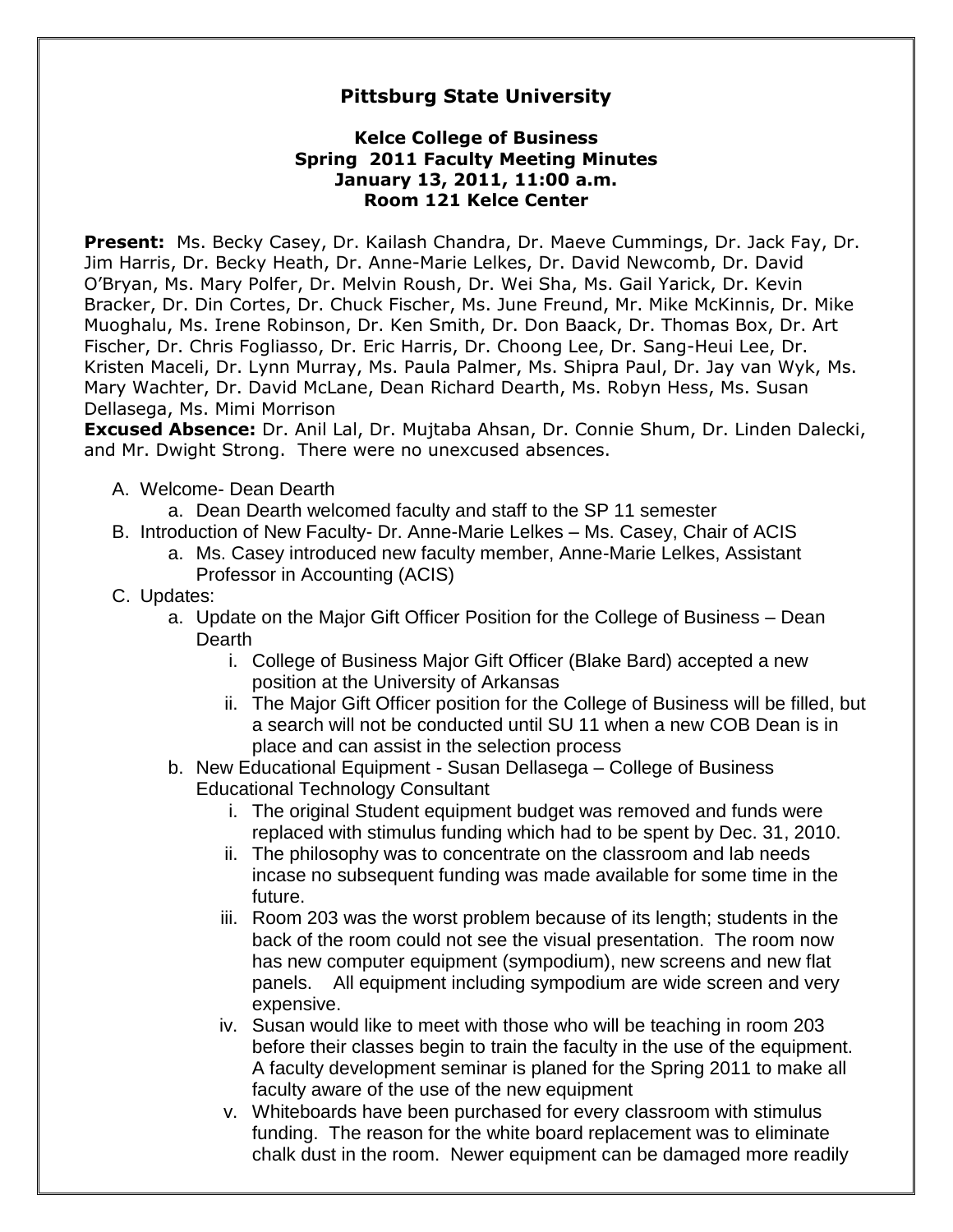by dust. We have replaced and repaired several pieces of equipment due to the dust in the past and the problem is getting worse. Since there is a greater expectation that more service life will be needed it is time to eliminate the dust.

- vi. If additional funds become available then additional classrooms will be upgraded with similar equipment to that use in 224, 218 and now in 203.
- c. International Mini-MBA Program Dr. Box and Dr. Muoghalu, Co-directors of the Summer Mini-MBA Program
	- i. Dr. Box stated that in the past a Mini-MBA program had been tried and conducted only once. Other times it was unsuccessful. The program has been changed to an International Mini-MBA program. The program has been marketing by Dr. Muoghalu abroad will be offered during SU 11 – 8 classes total to begin on July 6 from 6:00-9:00 pm, in 121 Kelce if enrollment #'s allow. We are hoping to enroll some local students along with the international students. Many students in the HRD program are interested.
	- ii. Dr. Muoghalu stated that there are 85 applicants so far from all over the world, out of those 85, twenty have already paid. Soft deadline for applications is January 31. Twenty students is the break even point for the program. Counting students who are already here and those expected from abroad we could have as many as 90 students this summer.
- d. Update on Academic Advising Robyn Hess, College of Business Coordinator of Academic Advising
	- i. The new Basic Quant. class will be offered in the Spring semester. Faculty members are asked to remember that prerequisites are College Algebra and College Algebra with review. Faculty should watch to make sure students have taken prerequisites before enrolling. In some cases the computer system has not kept pace with the change in requirements. In some cases students who have completed calculus are being told to take Basic Quant. These cases should be referred to her for a waiver. Ms. Hess is working on updating a new Advising Handbook
	- ii. Reminders:
		- 1. Look at advisement log. An advisement log exists for each student and will explain some of the reasons for past enrollment.
		- 2. An academic plan is prepared for each student and these plans are available for each student in their file
		- 3. Writing to Learn Courses (WTL) Faculty should make sure these courses are completed. Sometimes a WTL course can be a topic course.
	- iii. SIFE Updates
		- 1. Regionals March 11
		- 2. National Competition is during finals week again this year. SIFE is asking for faculty cooperation in allowing students to substitute dates for finals if necessary.
- e. Vita, Scholarly Activity, and Syllabi Mimi Morrison, Senior Administrative Assistant
	- i. Faculty were urged to keep Vita updated each semester and submit electronically to the Dean's Office. Some of the Vitas submitted have not been updated with scholarly activity.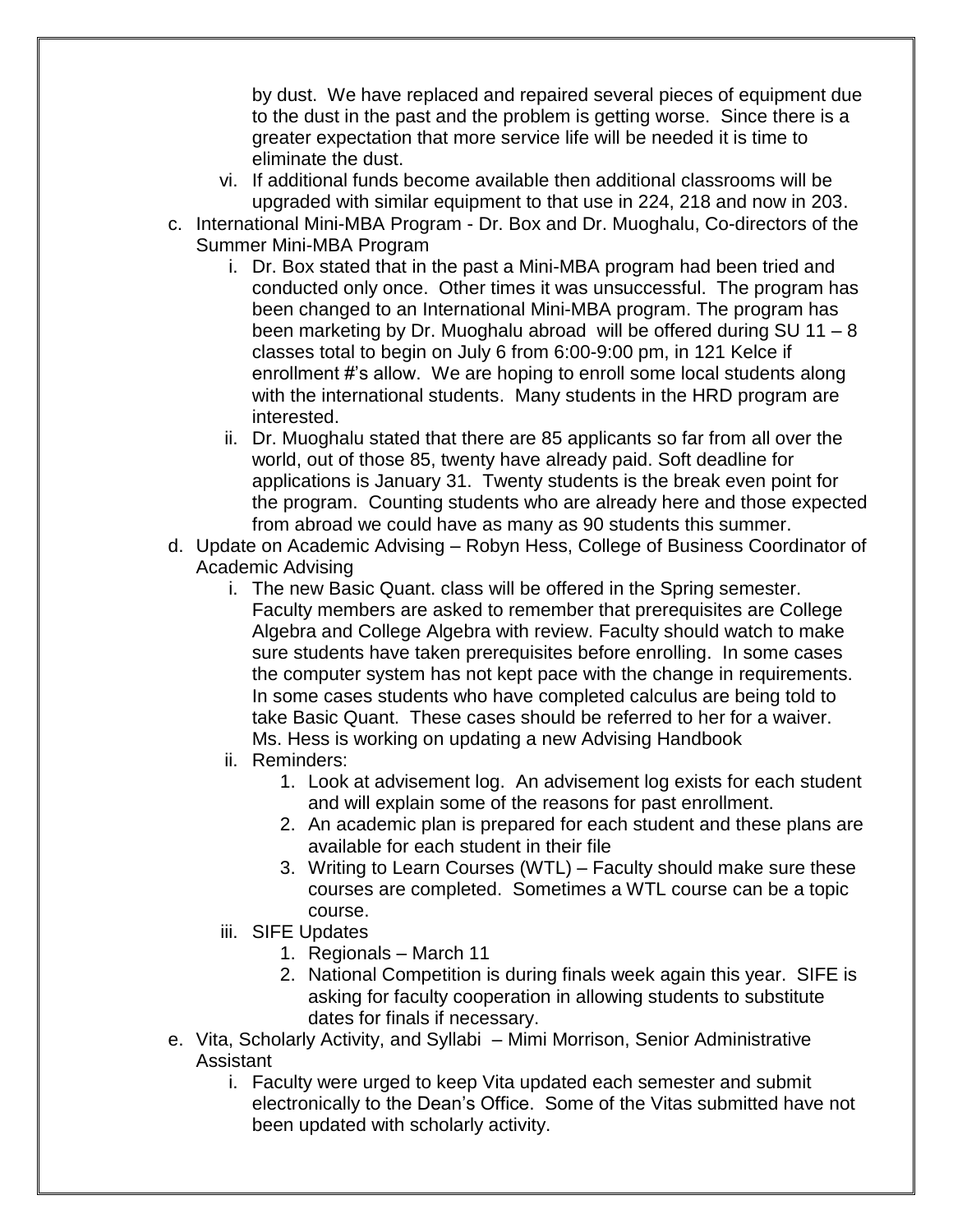- ii. Scholarly activity should be submitted as it occurs either electronically or in hard copy to the Dean's Office. It is important for faculty to keep these files as current as possible.
- iii. It is necessary to have a copy of all syllabi for each semester on file in the Dean's office. A syllabus template is available for all faculty and syllabi should also be submitted electronically to the Dean's Office
- f. College Brochure Dean Dearth
	- i. We are currently working on an updated college brochure. The College currently has nothing that is current.
	- ii. The brochure will be a small-introductory brochure and faculty will be solicited with help for the brochure as we proceed.
	- iii. PSU Marketing will be assisting in this project.
- D. AACSB Issues
	- a. Dr. Dearth informed the faculty that the interpretation of standards regarding Academic Qualifications and Professional Qualifications has been evolving. A current, faculty driven, mission oriented definition is needed. A faculty Ad Hoc committee was appointed in the Fall to study the definitions and recommend amendments or revisions to the current AQ and PQ definitions.
	- b. AQ Policy Dr. Harris, Chair of the Ad Hoc Committee on AQ Definition
		- i. AQ policy is in the process of being revised for this review period (2008- 2013)
		- ii. Policy was distributed to all faculty in mid-December by the AQ committee along with an analysis from the Dean of the status of faculty if the policy was adopted.
		- iii. Interpretation of the terminal degree is one issue of importance. AACSB tends to recognize that a terminal degree is a research doctorate (PhD of DBA in the field being taught. A JD is recognized as a terminal degree for the teaching of law subjects. EED degrees were considered as a special category.
		- iv. Under the proposed policy, there are 13 categories
			- 1. Dr. Harris explained some of the differences between the old document and the proposed new document
		- v. The policy was discussed by several faculty members. It was suggested that the definition be some how amended to all for the completion of 2 PRJ's or complete one PRJ and 1 textbook
		- vi. Discussion on wording for the change was discussed. Several suggested wording changes were given to define a scholarly work.
		- vii. It was noted that in some cases the policy lowers the standards from the previous definition. Faculty were encouraged to do more than expected in case a reviewing team had an issue with the definition.
		- viii. Review will include scholarly activity from July 2008 through the review period of 2013-14
			- ix. Current AQ Policy will be addressed in the new review.
		- x. Dr. Baack moved to accept the AQ policy with an amendment to allow for a textbook to have greater weight. Dr. Box made a  $2^{nd}$  to the motion. Motion passed unanimously. The policy as passed is attached to the minutes.
	- c. PQ Policy Ms. Casey, Chair of the Ad Hoc Committee on PQ Definition
		- i. Ms. Casey reviewed the proposed PQ policy as distributed to the faculty. She noted that the new policy was very similar to the prior policy.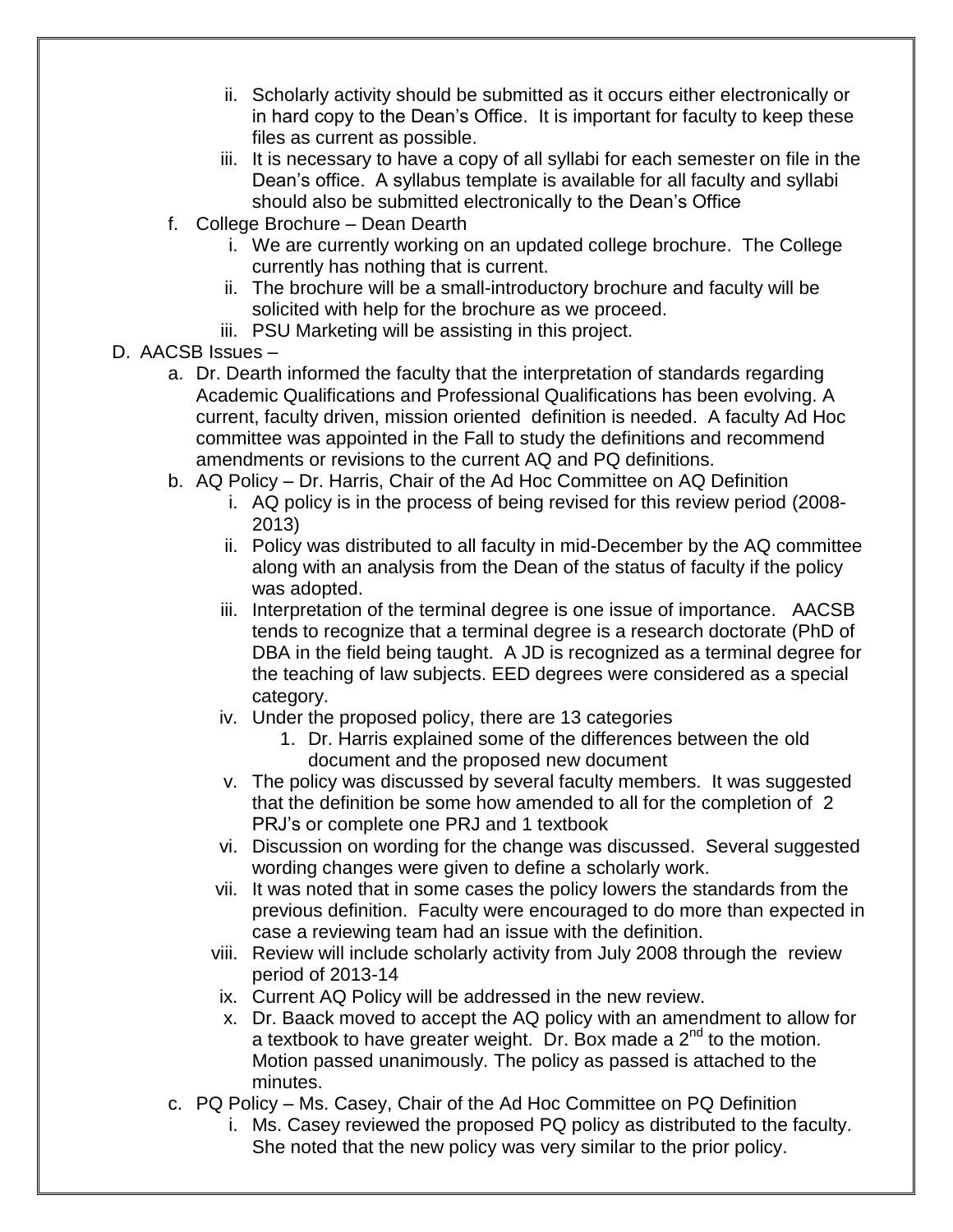- 1. Faculty must possess at least a masters degree.
- 2. Working full-time or have completed five units of validating professional experience over the past five years.
- 3. The new plan provides tiers to indicate the relative value of the experience.
- ii. Faculty reviewed and discussed the validating experiences.
- iii. Concern was raised about PQ faculty teaching at the graduate level. It was determined that PQ faculty should not be used at the graduate level unless a case could be made that they had specialized knowledge and training that made them qualified to teach at the graduate level.
- iv. Discussion followed on the issue of how a faculty member should be treated for conducting and planning a study abroad trip. It was suggested that the wording should be changed to "organizing or teaching" a study abroad program; and 20 hours of community service related to the mission.
- v. Dr. van Wyk suggested that the activity be raised to tier three. .
- vi. Dr. Baack made the motion to pass the proposed PQ policy the following changes: 1. The activity should be described as organizing or teaching a study abroad program. 2. The activity should be moved from tier 2 to tier 3 . Dr. Box seconded the motion, and faculty voted to pass motion unanimously with change noted above.
- d. Peer/ Aspirant/ Competitive Schools Dr. Murray, Chair of the Ad Hoc Committee on Comparison Schools
	- i. Dr. Murray, Chair of the Ad Hoc Committee discussed Comparison Schools proposal and recommendations of the committees and which schools should be included as peer schools, aspirant schools and competitive schools
		- 1. Peer School recommendations by the committee: Jacksonville State, Southern Maine, Central Arkansas, Southern Utah, Tennessee Martin, Western Illinois, Clarion University, Eastern Washington, Louisiana-Monroe. The detail attached to the minutes explain the criteria used in the analysis.
		- 2. Aspirant Schools were reviewed and recommended by the committee: Winthrop, University of Arkansas and University of Missouri. The criterion for the selection is attached to the minutes.
		- 3. Competitive School recommendations: Emporia state University, Missouri Southern State University, Washburn University, Northwest Missouri State University, Missouri Western State University, University of Central Missouri, Wichita State University, University of Kansas, Kansas State University, University of Arkansas, Arkansas Technical University, University of Arkansas-Ft. Smith, University of Tulsa, Rogers State University, Northeaster State University, Oklahoma state University (Stillwater & Tulsa). The criterion for the selection is attached to minutes.
	- ii. Discussion followed on these recommendations. Some faculty were concerned about the definition of the Aspirant school. The Dean volunteered to make a further inquiry about the definition and supply the information to the faculty and the faculty could vote on that part by e-mail ballot. Dr. O'Bryan move to table the recommendation for the aspirant schools but to accept the peer and competitive schools. He moved that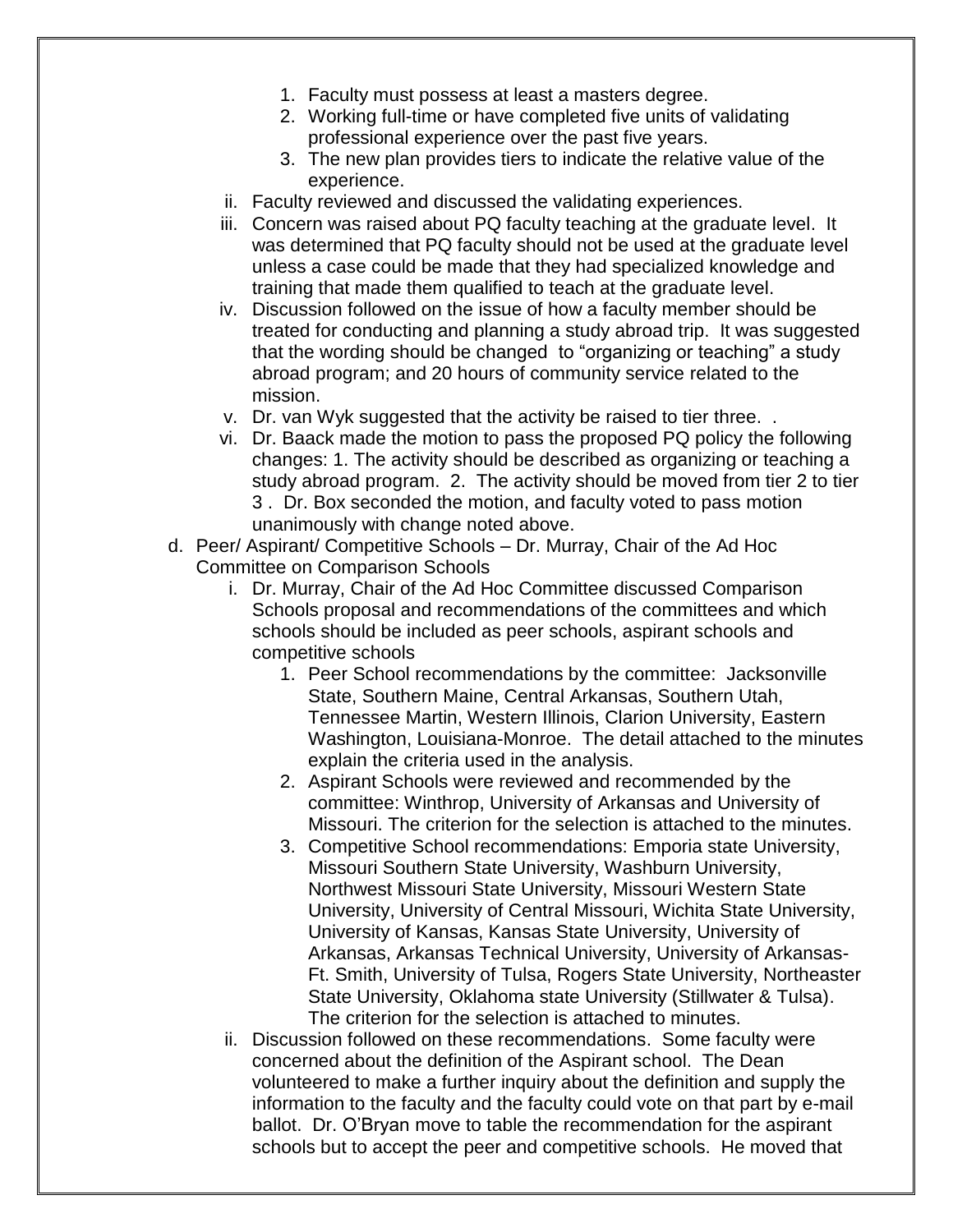the Dean should develop more information for the aspirant schools and provide the information to the faculty. He also moved to allow a vote by email once the issue was clarified. Dr. Box seconded, and the motion passed unanimously.

- e. Statements & Codes of Ethics Dr. Fogliasso, Chair of the Ad Hoc Committee on the Determination of the ethical Statement
	- i. Dr. Fogliasso stated that a packet has been included with the agenda for faculty to review and discussed the changes recommended to the Statements & Codes of Ethics
	- ii. Motion to accept was made by Dr. Baack, Dr. Box seconded and the faculty voted unanimously to approve the recommendations.
- f. Determination of Requirements for Program Exceptions Dr. Art Fischer, Chair of the Ad Hoc Committee on Determining Programs to be Excepted From Review
	- i. Dr. Fischer reported that his committee found no programs that need to be excepted. Motion was made by Dr. Box, seconded by Dr. Baack to approve the recommendation of the committee. The motion carried unanimously.
- E. Other Discussion Items
	- a. Departmental Promotions and Tenure Policies Dean Dearth
		- i. This issue will be discussed in departmental meetings. The Dean announced that there may be some misunderstanding about tenure deferral. Board of Regents' policy was distributed and faculty told that tenure deferral was not automatically allowed. The tenure deferral can be granted under very limited circumstances per Regents' policy.
		- b. Youngman Applications are due February 1, 2011-Dean Dearth
			- i. Dr. Dearth stated that he is uncertain of how much funding will be available for Youngman Grants. Last summer faculty were paid 60% of 1/10 this year.
		- c. Executive on Campus Series Dean Dearth
			- i. Two events will occur during the SP 11 semester. More information will be given to faculty. Faculty were encouraged to cooperate with the scheduling of the events.
		- d. Faculty Awards ( Nominations due February 15) Dean Dearth
			- i. Research and the teaching awards are the same as last year. An award for service is new this year.
		- e. College of Business Dean Search Dean Dearth
			- i. By last Monday 24 applications have been received with an expectation of receiving more applicants to come. The first consideration closes on January 15.
			- ii. Hopefully committee will meet next week to begin review applications and begin the interview process.
			- iii. Hopefully on campus interviews will occur during the last of February
		- f. Annual Achievement Report Due to Chairs on January 24, 2011. This is contractual and must be done on time.
		- g. Kelce Center Upgrades
			- i. Painting trim underway Any sponsor of a student organizations should ask their group to remove their information from the bulletin boards in the corridors so they can be painted. Once painting is completed the group can continue to use the assigned space.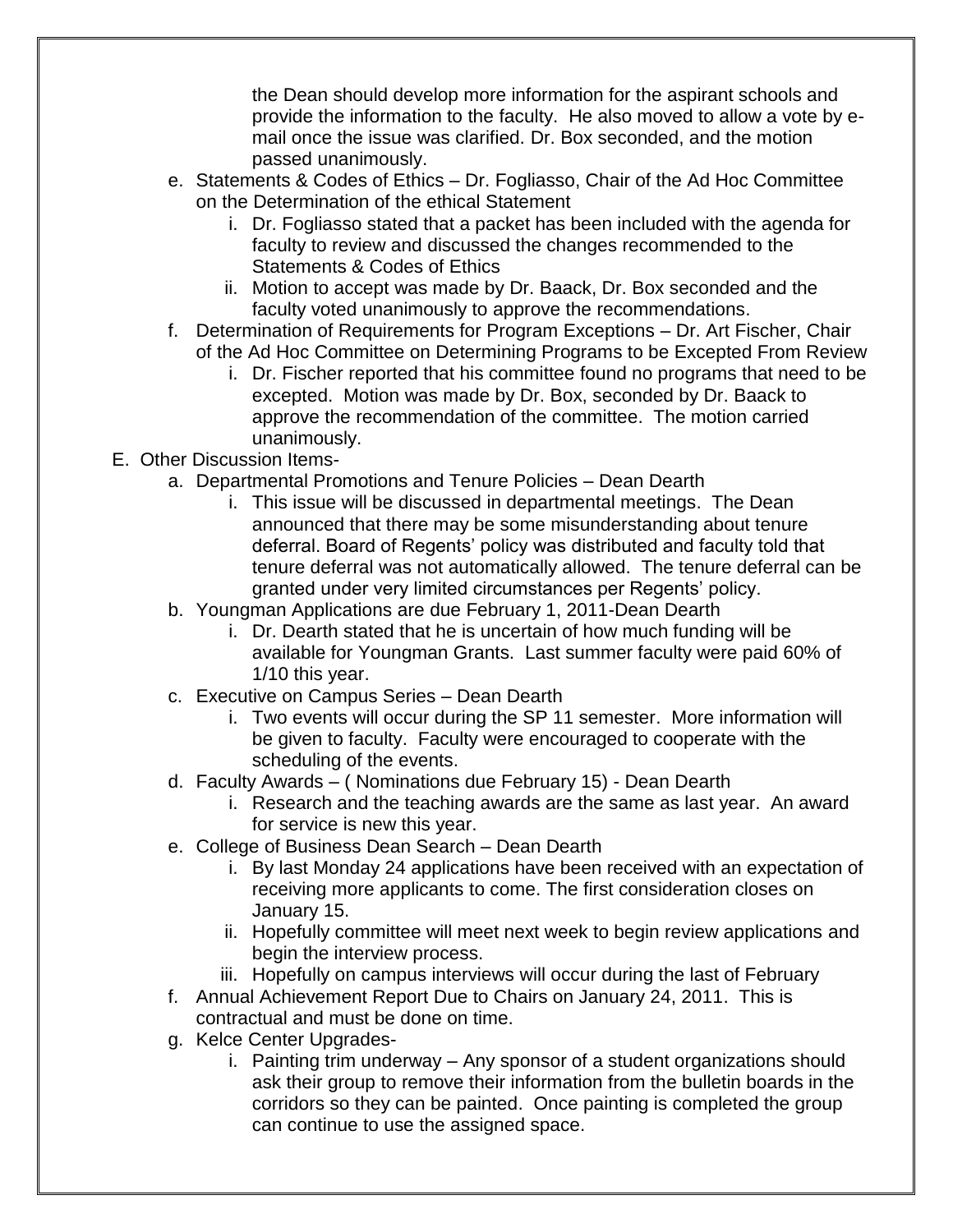- ii. White Boards White Boards will be installed in all classrooms on a schedule to b e announced.
- iii. Wood "chair rail" to hide the green bock in the hall will be considered for Spring installation.
- iv. Exterior painting and tuck-pointing this summer. A masonry project and exterior painting project was considered for the summer of 2011. This will not occur this summer for various reasons mainly involving funding issues.

## F. Reminders:

- a. Faculty Office Hours Dean Dearth
	- i. 10 office hours should be posted by each faculty member to include times when students can reasonably meet with faculty
- b. Alcohol & Drug Abuse Policy Dean Dearth

i. This policy is posted on the web site and should be reviewed by faculty

- c. Inclement Weather Dean Dearth
	- i. Inclement weather policy was distributed and is also posted on the PSU web site. Faculty can still cancel individual classes through Web-Rosters in GUS or through ANGEL but the specific site for inclement weather cancelation has been removed.
- G. Faculty Concerns/Questions None were raised.
- H. Upcoming events:
	- a. Chair & Provost Meeting with each Department MGMKT January 13, 1:00 p.m.
	- b. Live-Text meeting on January 19 in the Student Center (10:00 am)
	- c. Spring MBA Experience January 21st and 22nd
	- d. Annual Performance Review due to Chairs January 24, 2011
	- e. Chair & Provost Meeting with each Department ACIS February 4, 3:00 p.m.
	- f. Youngman Applications due February 1, 2011
	- g. Kelce Faculty Development Seminar February 10, 12:00-1:00, 121 Kelce International Programs with a focus on faculty and student exchange (Mr. Chuck Olcese)
	- h. Faculty Excellence Award Nominations Due February 15, 2011
	- i. Summer 2011 Schedule due to Registrar February 21, 2011
	- j. Fall 2011 Schedule due to Registrar February 28, 2011
	- k. Major Fields Test March 1, 2011 Kelce Computer Lab All day
	- l. Faculty Performance Rating Due March 1, 2011
	- m. Meetings with President & Provost, March 2, 2011 121 Kelce
		- i. 3:00 Dean
		- ii. 3:30 Chairs
		- iii. 4:00 Faculty
	- n. Apple Day March 3, 2011
	- o. Faculty Objectives due to Chairs March 7
	- p. Objectives returned to Faculty March 15
	- q. Mid-Semester Grades Due ( Mandatory Report) March 15, 2011
	- r. Chair & Provost Meeting with each Department ECON March 7, 2:30 p.m.
	- s. Spring Break March 21-25, 2011
	- t. Kelce Faculty Development Seminar March 29, 12:00-1:00, 121 Kelce Technology upgrades in classrooms (Mr. Chris Fleury & Ms. Susan Dellasega)
	- u. Early Enrollment April 4-8, 2011
	- v. Transfer enrollment April 11 & 12, 2011